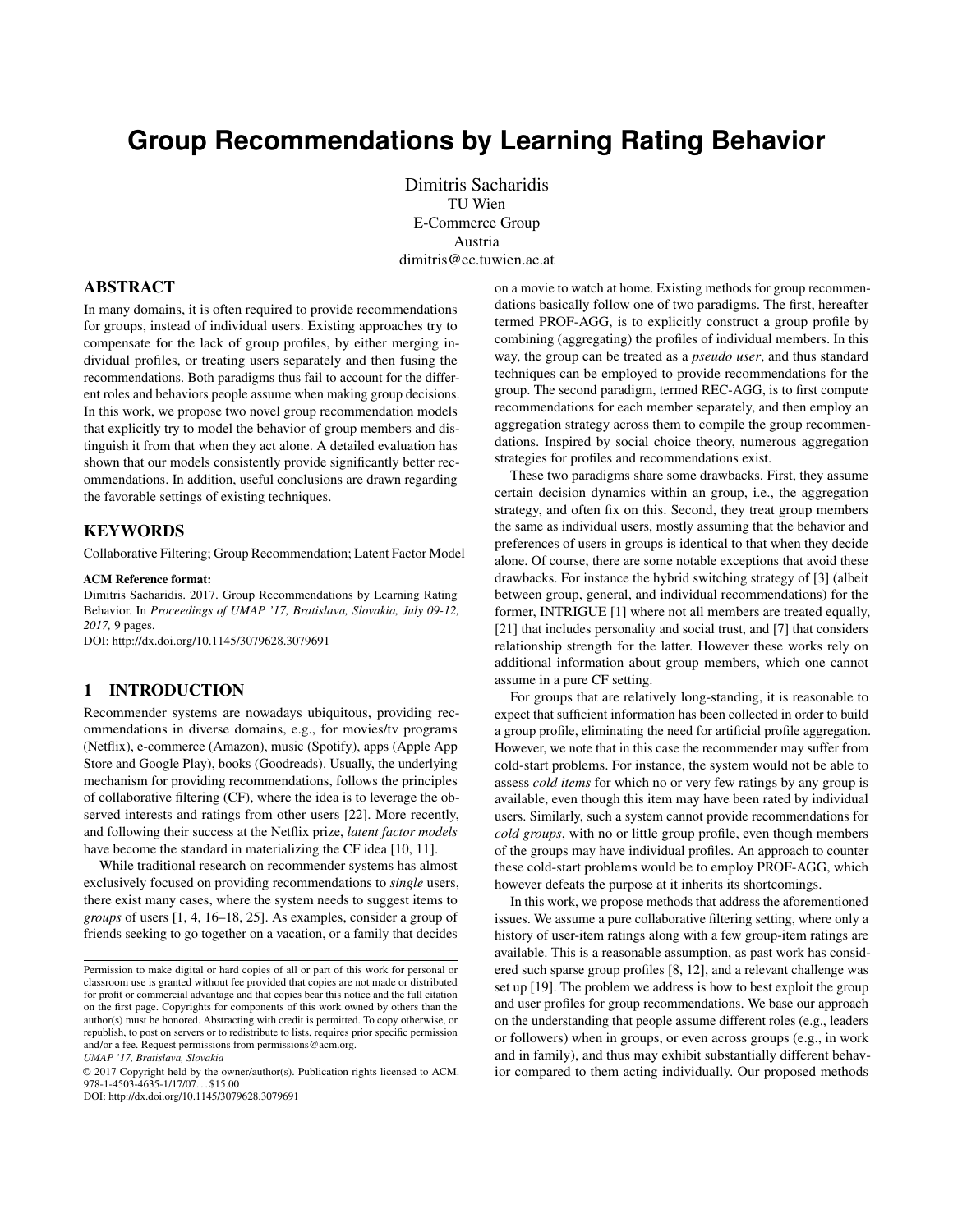attempt to explicitly *learn the discrepancies between individual and group rating behavior*.

Our first model, termed RESIDUAL, presupposes that the group rating differs from the average member rating by a sum of *residuals* for each group member. For a particular user and a particular group, her residual rating captures the difference between her individual and group ratings averaged over all items in the group profile. As only very few of these residuals can actually be computed, due to the sparsity in the group profiles, we employ matrix factorization to predict the missing residuals. RESIDUAL can thus account for different rating behavior of users within groups and across groups. Our second model, termed TRIAD, presupposes that group ratings are computed as a weighted average of member ratings. Therefore, the weight of a particular user captures her behavior change as a group member. TRIAD learns the user behavior weights together with conventional latent factors by jointly examining user and group ratings. While both models assume that group ratings are generated by a linear combination of individual ratings, our evaluation shows that they perform well even when this may not be the case, e.g., in least-misery or dictatorship situations.

Evaluating group recommendations is a particularly complex task. Even when ground truth data is available, a rather rare sighting [\[5,](#page-8-15) [12,](#page-8-13) [24\]](#page-8-16), measuring the satisfaction of user in group decisions remains an open research topic [\[15\]](#page-8-17). To handle the absence of real data, researchers typically resort to one of two approaches. In the first, the group rating of an item is synthesized to be the average (or some other aggregate) of individual ratings. Then, one can use standard evaluation metrics to quantify how far the predicted group ratings is from the synthesized. In the second approach, the predicted group recommendations are evaluated for each group member individually, and then averaged [\[2,](#page-8-18) [3\]](#page-8-9). As both approaches compute some average satisfaction, they tend to favor average aggregation strategies as remarked in [\[14\]](#page-8-19).

More generally, presuming a particular group satisfaction metric (e.g., the average member satisfaction) naturally introduces bias. To combat this, we make a simple but significant contribution towards an unbiased evaluation of group recommenders under synthetic datasets. We construct multiple sets of synthetic group ratings assuming different group satisfaction criteria, and measure the performance of a group recommender at each. Then, a method consistently outperforming others under multiple criteria constitutes a stronger and less biased indication of its effectiveness.

We perform a detailed evaluation on real and synthetically generated group ratings under a broad range of group aggregation strategies. We compare existing methods and identify their favorable settings. More importantly, we evaluate our two proposed models and find that they are significantly more accurate than the standard methods in all settings and under multiple evaluation criteria.

The remainder of this paper is structured as follows. Section [2](#page-1-0) defines the problem and establishes the necessary background describing existing group recommendation methods. Section [3](#page-2-0) presents our two proposed models for group recommendations. Then, Section [4](#page-4-0) presents a thorough experimental evaluation of existing work and ours. Finally, Section [5](#page-7-0) concludes the paper.

# <span id="page-1-0"></span>2 PROBLEM DEFINITION AND BACKGROUND

In Section [2.1,](#page-1-1) we first formally define the group recommendation problem. Then, in Section [2.2](#page-1-2) we briefly overview a simple latent factor model. In Section [2.3,](#page-1-3) we categorize existing work on group recommendations.

# <span id="page-1-1"></span>2.1 Problem Definition

We consider a set of users  $\mathcal{U} = \{u_i\}$ , a set of items  $\mathcal{V} = \{v_j\}$ , and a set of groups  $G = \{g_k\} \subseteq 2^{\mathcal{U}}$ ; we use the subscripts i, j, k to refer to an individual user item or group respectively. Further we assume an individual user, item, or group, respectively. Further, we assume we have a set  $\mathcal{R}^{\mathcal{U}}$  of user-item ratings, and a set  $\mathcal{R}^{\mathcal{G}}$  of group-item ratings. Then, the problem of recommending items to groups can be abstractly stated as follows.

#### Problem 1. [Collaborative Filtering Group Recommendation] Given  $\mathcal{U}, \mathcal{V}, \mathcal{G}$  and ratings  $\mathcal{R}^{\mathcal{U}}, \mathcal{R}^{\mathcal{G}},$  predict for each group  $q_k \in \mathcal{G}$  the rating of each not previously consumed item.

Throughout this paper, we follow the notational convention that bold small letters, e.g., x, indicate column vectors, and bold capital letters, e.g., A, denote matrices.

#### <span id="page-1-2"></span>2.2 Matrix Factorization for Recommendations

A family of very popular techniques for providing item recommendations is the latent factor models, also known as *matrix factorization* [\[10\]](#page-8-2). The basic idea is to view the user-item ratings as a sparse matrix, for which we wish to predict the values of its empty cells. This is achieved by computing a low-rank approximation of the rankings matrix.

Specifically, we assume that each user  $u_i$  is associated with an dimensional factor (column) vector  $u_i$  and similarly each item f-dimensional factor (column) vector  $\mathbf{u}_i$ , and similarly each item<br>z. with an f-dimensional factor vector  $\mathbf{v}_i$ . Then, the predicted rat  $v_j$  with an f-dimensional factor vector  $v_j$ . Then, the predicted rat-<br>ing of item zu by user  $u_j$  is computed as the inner product of the ing of item  $v_j$  by user  $u_i$  is computed as the inner product of the corresponding factor vectors: corresponding factor vectors:

<span id="page-1-4"></span>
$$
\hat{r}_{ij} = \mathbf{u}_i^T \mathbf{v}_j. \tag{1}
$$

Under this model, the objective is then to compute the factor vectors of each user and item so that they provide accurate estimations of the known ratings without overfitting. Note that there are many ways to formulate this goal; here we consider the simplest approach which minimizes the regularized squared error on the set of ratings [\[10\]](#page-8-2):

$$
\sum_{(u_i, v_j)\in \mathcal{R}^U} (r_{ij} - \mathbf{u}_i^T \mathbf{v}_j)^2 - \lambda (||\mathbf{U}||_F^2 + ||\mathbf{V}||_F^2),
$$

where U, V denote the  $f \times |\mathcal{U}|$  user matrix and the  $f \times |\mathcal{V}|$  item<br>matrix respectively consisting of all user and item factor vectors matrix, respectively, consisting of all user and item factor vectors,  $\lambda$  is a parameter controlling the extent of regularization, and  $||A||_F$ denotes the Frobenius norm of matrix A used for regularization.

To minimize the objective function and determine the factor vectors, one can apply standard techniques, e.g., Alternating Least Squares (ALS), or Stochastic Gradient Descent (SGD).

#### <span id="page-1-3"></span>2.3 Group Recommender Systems

Literature on group recommenders is rich; we refer the reader to [\[9,](#page-8-20) [14\]](#page-8-19) for a systematic treatment of this research area. In this work, we consider collaborative filtering techniques, focus on the task of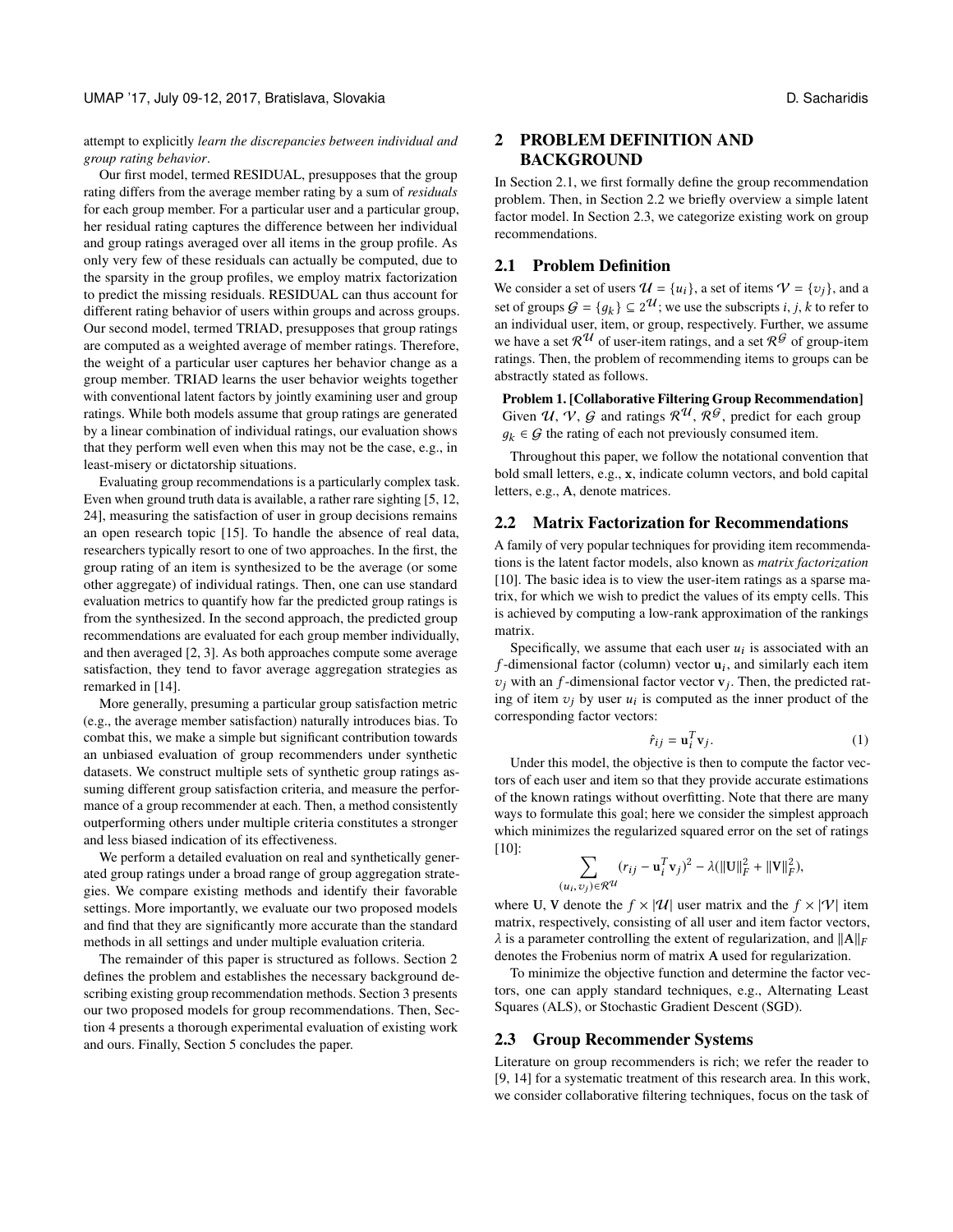Group Recommendations by Learning Rating Behavior UMAP '17, July 09-12, 2017, Bratislava, Slovakia

recommending a single item to the group, and optimize primarily for the prediction error, i.e., the difference between the predicted and the actual group rating.

In the absence of group profiles, the recommender system needs to compensate. There are two basic paradigms in which an existing recommender for individual users can be extended to provide group recommendations. In PROF-AGG, also referred to as aggregated model [\[3\]](#page-8-9) or group model [\[13\]](#page-8-21), a group profile is created by aggregating the profiles of group members. In REC-AGG, recommendations for group members are compiled independently, and are then fused to create group recommendations. Essentially, in the CF case, both paradigms perform an aggregation of either actual or predicted ratings.

There are numerous aggregation strategies that one can employ in either paradigm. These are mostly inspired by social choice theory ideas; see [\[13\]](#page-8-21) for an overview, and a study on how people select recommendations for a group so as to balance the preferences of the group members. Popular strategies include taking the average, the minimum a.k.a. least misery principle of not strongly displeasing any member, the maximum for satisfying the maximum pleasure among members, the product. For reference we mention the following: MusicFX [\[16\]](#page-8-6) implements a least misery criterion in group modeling (PROF-min); POLYLENS [\[18\]](#page-8-7) aggregates recommendations assuming least misery (REC-min); INTRIGUE [\[1\]](#page-8-4) is an interesting hybrid that identifies sub-groups among groups (e.g., children, or disabled persons), creates a model for each sub-group (PROF-AGG), and then fuses the sub-group recommendations under a weighted scheme (REC-avg); Yu's TV recommender [\[25\]](#page-8-8) constructs group profiles so as to minimize distance among individual profiles (PROF-AGG); the content-based TV recommender in [\[24\]](#page-8-16) investigates the optimal aggregation strategy for group modeling (PROF-AGG).

A significant line of work concerns the evaluation of group recommenders. The seminal work of [\[15\]](#page-8-17) studies what factors influence group satisfaction and how it differs from individual satisfaction. A comparison of PROF-AGG strategies can be found at [\[23\]](#page-8-22). Various CF-based rank aggregation techniques (e.g., [\[6\]](#page-8-23)) for REC-AGG are examined in [\[2\]](#page-8-18). A comparison of both PROF-AGG and REC-AGG CF-based techniques in [\[3\]](#page-8-9) concludes that group profile modeling is better than recommendation aggregation.

Other approaches for group recommendations have also appeared. Most notably, the information matching approach of [\[8\]](#page-8-12), denoted as INF-MATCH, predicts the relevance (instead of the rating) of items to groups. Each user is assumed to give ratings according to a 2-Poisson mixture model, where one component describes the ratings for relevant items (those with rating above some threshold), and the other those for irrelevant or unrated items. Similarly, each item receives ratings according to another 2-Poisson mixture model. INF-MATCH predicts the relevance probability of an item to a user by taking into account the mixture models of all items and users. Then, to predict the relevance probability of an item to a group, INF-MATCH follows the Least Misery strategy, assigning to the group the minimum relevance probability among its members.

#### <span id="page-2-0"></span>3 OUR GROUP RECOMMENDER MODELS

In this section, we present our contributions to the group recommendation problem. In Section [3.1,](#page-2-1) we describe RESIDUAL that tries

to estimate the difference in the behavior of a user in a group and alone. In Section [3.2,](#page-3-0) we present TRIAD that learns the strength with which a user enforces her preferences in a group.

#### <span id="page-2-1"></span>3.1 The Residual Model

The residual model, denoted as RESIDUAL, predicts the rating of an item  $v_i$  by group  $q_k$  as:

<span id="page-2-2"></span>
$$
\hat{r}_{kj} = \frac{1}{|g_k|} \sum_{u_i \in g_k} (\hat{r}_{ij} + \hat{\xi}_{ik}),
$$
 (2)

where  $\hat{r}_{ij}$  is the predicted rating (according to some model) of item  $v_j$  by user  $u_i$ , and  $\hat{\xi}_{ik}$  is the *predicted residual rating* of user  $u_i$ <br>when in group  $a_j$ . The intuition here is that the actual group rating when in group  $g_k$ . The intuition, here is that the actual group rating  $r_k$ . differs from the average user rating by some (unknown but  $r_{kj}$  differs from the average user rating by some (unknown, but estimated) group-specific user residual  $\xi_{ik}$ . Note that when  $\hat{\xi} = 0$ for all users and groups, the RESIDUAL model essentially becomes the REC-avg technique described in Section [2.3.](#page-1-3)

In the following, we discuss how we compute the predicted residual ratings. Consider a user  $u_i$  being a member of group  $g_k$ , and let  $u_i$  denote the set of items group  $a_k$  has rated. Then, given ratings  $V_k$  denote the set of items group  $g_k$  has rated. Then, given ratings  $\mathcal{P}^{\mathcal{G}}$  and a model for predicting user item ratings, we define the  $\mathcal{R}^{\mathcal{G}}$ , and a model for predicting user-item ratings, we define the *residual rating*  $\xi_{ik}$  of user  $u_i$  in group  $g_k$  as:

<span id="page-2-3"></span>
$$
\xi_{ik} = \frac{1}{|\mathcal{V}_k|} \sum_{v_j \in \mathcal{V}_k} (r_{kj} - \hat{r}_{ij}).
$$
\n(3)

Now, consider the sparse  $|\mathcal{U}| \times |\mathcal{G}|$  matrix  $\Xi$ , which has value  $\xi_{ik}$  computed as above when user  $u_i \in g_k$ , value  $\xi_{ik} = 0$  when  $u_i \notin g_i$ , and unknown value elsewhere. We factorize the  $\Xi$  matrix  $u_i \notin g_k$ , and unknown value elsewhere. We factorize the  $\Xi$  matrix<br>into a  $f \times |g|$  matrix **P** and a  $f \times |g|$  matrix **O** using a technique into a  $f_{\xi} \times |\mathcal{U}|$  matrix **P** and a  $f_{\xi} \times |\mathcal{G}|$  matrix **Q**, using a technique similar to that in Section [2.2,](#page-1-2) to obtain a rank  $f_{\xi}$  approximation. Then, the predicted residual rating of user  $u_i$  when in group  $g_k$  is:

$$
\hat{\xi}_{ik} = \mathbf{p}_i^T \mathbf{q}_k,
$$

where  $p_i$  is the factor vector in matrix P corresponding to user  $u_i$ ,<br>and  $q_i$  is the factor vector in matrix O corresponding to group  $q_i$ . and  $q_k$  is the factor vector in matrix Q corresponding to group  $g_k$ .<br>To better understand the reasoning behind the RESIDIJAL mode

To better understand the reasoning behind the RESIDUAL model, consider the following. Assume that we have a complete set of ratings for group  $g_k$ , i.e., all items have a group rating and thus  $Q_k - Q$ . Then for each member  $u_k$  of  $g_k$ , its predicted residual  $V_k = V$ . Then, for each member  $u_i$  of  $g_k$ , its predicted residual<br>rating is equal to its residual rating  $\frac{1}{L} \sum_{i=1}^{L} (x_i - \hat{x}_{i+1})$ . Benlacing rating is equal to its residual rating  $\frac{1}{|V|} \sum_{v_j \in V} (r_{kj} - \hat{r}_{ij})$ . Replacing this value into Equation 2 and expanding we obtain: this value into Equation [2](#page-2-2) and expanding we obtain:

$$
\hat{r}_{kj} = \frac{1}{|g_k|} \sum_{u_i \in g_k} \hat{r}_{ij} + \frac{1}{|\mathcal{V}|} \sum_{v_j \in \mathcal{V}} r_{kj} - \frac{1}{|g_k||\mathcal{V}|} \sum_{u_i \in g_k} \sum_{v_j \in \mathcal{V}} \hat{r}_{ij}.
$$

Then computing the mean of  $\hat{r}_{kj}$  over all items  $v_j \in V$ , we derive:

$$
E_{v_j \in V}[\hat{r}_{kj}] = \frac{1}{|\mathcal{V}|} \sum_{v_j \in \mathcal{V}} r_{kj},
$$

where  $E_{v_j \in V}$  [] denotes expectation over items  $v_j$  taken uniformly at random from V. In other words, the mean predicted rating of group random from  $V$ . In other words, the mean predicted rating of group Learning. In our implementation of the RESIDUAL model, we use  $g_k$  is equal to the average actual rating that group  $g_k$  gives to items. matrix factorization as the underlying model for predicting user-item ratings, which requires matrices U, V as its parameters, as defined in Section [2.2.](#page-1-2) In addition, RESIDUAL requires two additional matrices P, Q factorizing matrix  $\Xi$  of residual ratings as described.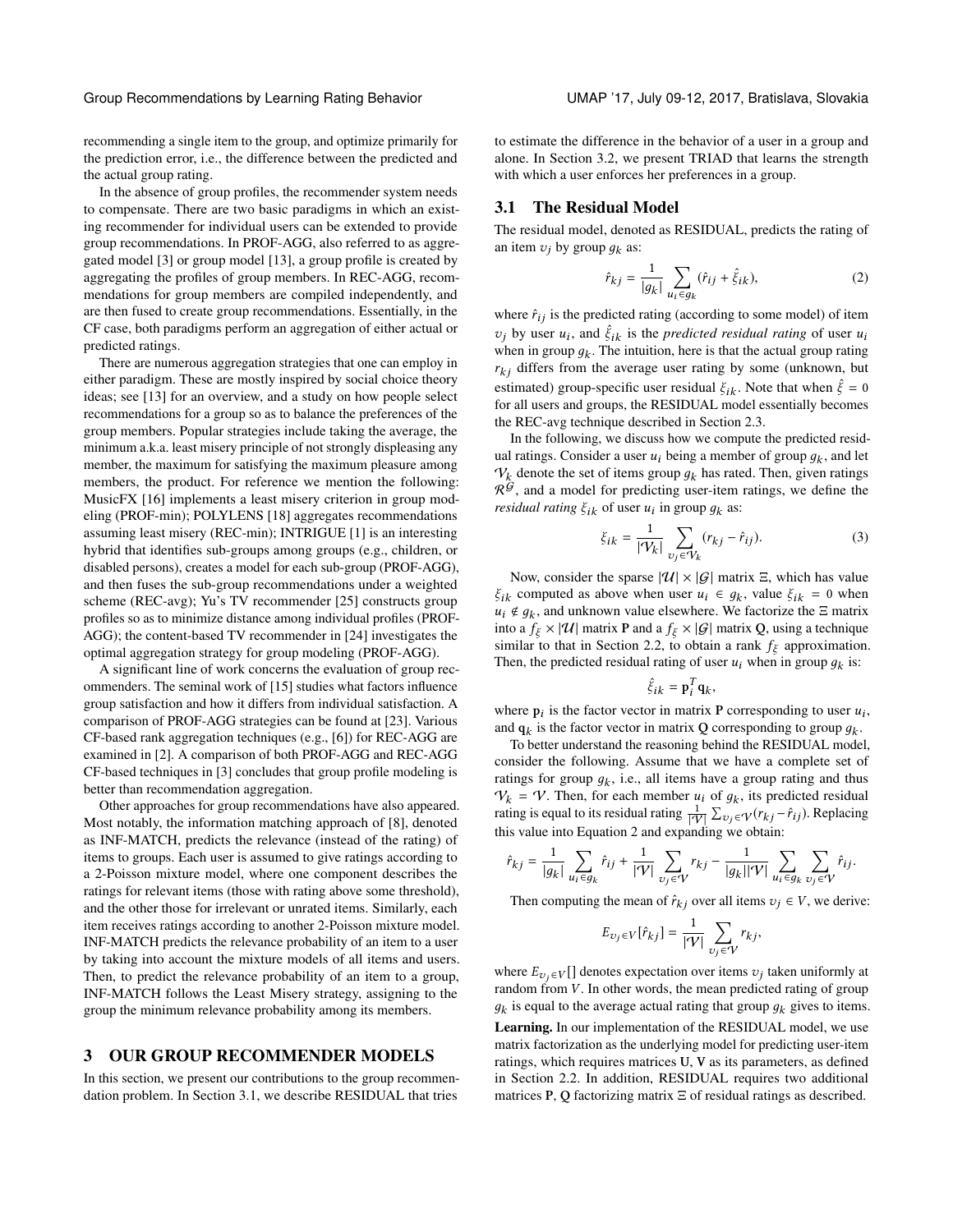First, we learn parameters U, V from the set  $\mathcal{R}^{\mathcal{U}}$  of user-item ratings using SGD, similar to [\[10\]](#page-8-2); details are omitted. Next, we compute the set of non-empty entries of matrix Ξ according to Equation [3.](#page-2-3) Finally, we learn P, Q using SGD on the aforementioned set of Ξ entries; details are omitted.

#### <span id="page-3-0"></span>3.2 The Triad Model

The triad model, denoted as TRIAD, predicts the rating of an item  $v_j$  by group  $g_k$  as:

<span id="page-3-1"></span>
$$
\hat{r}_{kj} = \frac{1}{|g_k|} \sum_{u_i \in g_k} b_i \cdot \hat{r}_{ij},\tag{4}
$$

where  $\hat{r}_{ij}$  is the predicted rating of item  $v_j$  by user  $u_i$ , and  $b_i$  is<br>the *aroun behavior* of user  $u_j$ . The intuition here is that each user the *group behavior* of user  $u_i$ . The intuition here is that each user<br>has a global (unknown) behavior when she becomes a member of has a global (unknown) behavior when she becomes a member of a group. Similar to RESIDUAL, setting  $b_i = 1$  for all users, makes the TRIAD model identical to the REC-avg technique described in Section [2.3.](#page-1-3)

TRIAD uses matrix factorization to predict user-item ratings (Section [2.2\)](#page-1-2). Therefore, it employs matrices U, V and Equation [1](#page-1-4) to predict  $\hat{r}_{ij}$ . In addition, the TRIAD model uses a third parameter — hence its name, the  $|\mathcal{U}|$ -dimensional group behavior vector **b**, containing the group behavior of each user.

To rewrite Equation [4](#page-3-1) using matrices, we introduce some additional notation. For any group  $g_k$ , let  $g_k$  denote its  $|\mathcal{U}|$ -dimensional<br>user membership vector, where its *i*, th coordinate has value  $\frac{1}{\sqrt{2}}$ *user membership vector*, where its *i*-th coordinate has value  $\frac{1}{|q_k|}$ is a membership vector, where its *t*-in coordinate has value  $\frac{g_k}{|g_k|}$ <br>if user  $u_i$  is a member of  $g_k$ , and zero otherwise. Moreover, let<br>symbol o denote the element-wise (Hadamard) product for vectors symbol ∘ denote the element-wise (Hadamard) product for vectors:  $(x \circ y)_{[i]} = x_{[i]}y_{[i]}$ . Then, Equation [4](#page-3-1) is equivalent to:

$$
\hat{r}_{kj} = (\mathbf{g}_k \circ \mathbf{b})^T \mathbf{U}^T \mathbf{v}_j.
$$
 (5)

Observe that the  $(g_k \circ b)^T$  matrix essentially plays the role of the  $S$  $\frac{1}{|g_k|} \sum_{u_i \in g_k} b_i$  part in Equation [4.](#page-3-1)

Learning. In what follows we describe how to learn the TRIAD parameters. Note that contrary to RESIDUAL, all model parameters are learned together in one phase, using the user-item *and* the groupitem ratings.

We make the assumption that each observed user rating  $r_{ij}$  (resp. group rating  $r_{kj}$ ) follows a Gaussian distribution with mean  $\hat{r}_{ij}$  (resp.  $\hat{r}_{kj}$ ) and variance  $\sigma^2$ .<br>Therefore, since  $\sigma$ 

Therefore, given rankings  $\mathcal{R}^{\mathcal{U}}, \mathcal{R}^{\mathcal{G}},$  the likelihood of the TRIAD model is:

$$
p(\mathcal{R}^{\mathcal{U}},\mathcal{R}^{\mathcal{G}}|U,V,b)=\prod_{(i,j)\in\mathcal{R}^{\mathcal{U}}}\mathcal{N}(r_{ij};\hat{r}_{ij},\sigma^2)\prod_{(k,j)\in\mathcal{R}^{\mathcal{G}}}\mathcal{N}(r_{kj};\hat{r}_{kj},\sigma^2)
$$

where  $\mathcal{N}(x; \mu, \sigma^2)$  is the probability density function of the Gaussian distribution with mean u and variance  $\sigma^2$ distribution with mean  $\mu$  and variance  $\sigma^2$ .<br>We next assign spherical Gaussian prior

We next assign spherical Gaussian priors [\[20\]](#page-8-24) on the model parameters:

$$
p(\mathbf{U}|\sigma_{\mathbf{U}}^2) = \prod_{u_i} \mathcal{N}(\mathbf{u}_i; 0, \sigma_{\mathbf{U}}^2 \mathbf{I})
$$

$$
p(\mathbf{V}|\sigma_{\mathbf{V}}^2) = \prod_{v_j} \mathcal{N}(\mathbf{v}_j; 0, \sigma_{\mathbf{V}}^2 \mathbf{I})
$$

$$
p(\mathbf{b}|\sigma_{\mathbf{b}}^2) = \prod_{u_i} \mathcal{N}(b_i; 0.5, \sigma_{\mathbf{b}}^2)
$$

We seek to maximize the posterior:

$$
p(\mathbf{U}, \mathbf{V}, \mathbf{b} | \mathcal{R}^{\mathcal{U}}, \mathcal{R}^{\mathcal{G}}, \sigma_{\theta}) \propto p(\mathcal{R}^{\mathcal{U}}, \mathcal{R}^{\mathcal{G}} | \mathbf{U}, \mathbf{V}, \mathbf{b}) p(\mathbf{U} | \sigma_{\mathbf{U}}^2) p(\mathbf{V} | \sigma_{\mathbf{V}}^2) p(\mathbf{b} | \sigma_{\mathbf{b}}^2)
$$

where  $\sigma_{\theta}^2 = {\sigma^2, \sigma_U^2, \sigma_T^2, \sigma_b^2}$ , or minimize correspondingly the negative log posterior, which is equivalent (ofter eliminating terms de ative log posterior, which is equivalent (after eliminating terms depending on  $\sigma_{\theta}^2$  and constants) to minimizing the following regularized error function:

$$
E = \sum_{(i,j)\in\mathcal{R}^{\mathcal{U}}} \left( r_{ij} - \mathbf{u}_i^T \mathbf{v}_j \right)^2 + \sum_{(k,j)\in\mathcal{R}^{\mathcal{G}}} \left( r_{kj} - (\mathbf{g}_k \circ \mathbf{b})^T \mathbf{U}^T \mathbf{v}_j \right)^2 +
$$
  
+  $\lambda \mathbf{U} \|\mathbf{U}\|_F^2 + \lambda \mathbf{V} \|\mathbf{V}\|_F^2 + \lambda \mathbf{b} \|\mathbf{b}'\|^2,$  (6)

where  $\lambda_U = \sigma_U^2/\sigma^2$ ,  $\lambda_V = \sigma_V^2/\sigma^2$ ,  $\lambda_b = \sigma_b^2/\sigma^2$ , and  $b' = b - 0.5I$ .<br>To learn the parameters U, V, b of TRIAD from the sets of ratings

 $\mathcal{R}^{\mathcal{U}}, \mathcal{R}^{\mathcal{G}},$  we perform SGD as follows. We rewrite Equation [6](#page-3-2) as:

<span id="page-3-2"></span>
$$
E = \sum_{(i,j) \in \mathcal{R}^{\mathcal{U}}} E_{\mathcal{R}^{\mathcal{U}}} + \sum_{(k,j) \in \mathcal{R}^{\mathcal{G}}} E_{\mathcal{R}^{\mathcal{G}}},
$$

where:

$$
E_{\mathcal{R}}u = (r_{ij} - \mathbf{u}_i^T \mathbf{v}_j)^2 + \lambda_U' ||\mathbf{U}||_F^2 + \lambda_V' ||\mathbf{V}||_F^2
$$
  

$$
E_{\mathcal{R}}\mathcal{G} = (r_{kj} - (\mathbf{g}_k \circ \mathbf{b})^T \mathbf{U}^T \mathbf{v}_j)^2 + \lambda_U' ||\mathbf{U}||_F^2 + \lambda_V' ||\mathbf{V}||_F^2 + \lambda_V' ||\mathbf{b}'||^2,
$$

and  $\lambda'_{\mathbf{U}} = \lambda_{\mathbf{U}}/(|\mathcal{R}^{\mathcal{U}}|+|\mathcal{R}^{\mathcal{G}}|), \lambda'_{\mathbf{V}} = \lambda_{\mathbf{V}}/(|\mathcal{R}^{\mathcal{U}}|+|\mathcal{R}^{\mathcal{G}}|), \lambda'_{\mathbf{D}} = \lambda_{\mathbf{D}}/|\mathcal{R}^{\mathcal{G}}|$ .<br>Algorithm 1 presents the learning algorithm for TRIAD, Initially

Algorithm [1](#page-4-1) presents the learning algorithm for TRIAD. Initially random values are chosen for the TRIAD parameters (Line 1). Then, the outer loop (Lines 2–15) is executed until convergence (or a maximum number of iterations is reached). In each iteration of the outer loop, all ratings from  $\mathcal{R}^{\mathcal{U}}$  and  $\mathcal{R}^{\mathcal{G}}$  are considered in the inner loop (Lines 3–14). On the other hand, in each iteration of the inner loop, a single rating is considered. This rating is chosen to be drawn from a set of ratings with probability proportional to the set's size. This is accomplished by flipping a coin with probability  $|\mathcal{R}^{\mathcal{U}}|/(|\mathcal{R}^{\mathcal{U}}| + |\mathcal{R}^{\mathcal{G}}|)$  (random variable X sampled at Line 4). Once the set of ratings to draw from has been established, a rating is selected uniformly at random (Line 6 or 10). Then, the parameter values are updated in a gradient descent manner with learning rate  $\eta$ (Lines 7–9 or 11–13). An important thing to note is that a user rating  $r_{ij}$  updates vectors  $\mathbf{u}_i$  and  $\mathbf{v}_j$ , whereas a group rating  $r_{kj}$  updates the user vectors of all  $a_k$  members (hence the matrix II) and vectors the user vectors of all  $g_k$  members (hence the matrix U) and vectors  $v_j$  and  $b$ .

To conclude the description of the learning algorithm, we need to compute the partial derivatives of  $E_{\mathcal{R}U}$  and  $E_{\mathcal{R}G}$  with respect to TRIAD parameters. Define the prediction error for user rating  $r_{ij}$  as  $e_{ij} = r_{ij} - \mathbf{u}_i^T \mathbf{v}_j$ . Then, the non-zero partial derivatives of  $E_{\mathcal{R}} u$  are those with respect to all elements of vectors using  $\mathbf{v}$ . those with respect to all elements of vectors  $\mathbf{u}_i$  and  $\mathbf{v}_j$ :

$$
\frac{\partial E_{\mathcal{R}} u}{\partial \mathbf{u}_i} = -2e_{ij}\mathbf{v}_j + 2\lambda'_{\mathbf{U}}\mathbf{u}_i
$$

$$
\frac{\partial E_{\mathcal{R}} u}{\partial \mathbf{v}_j} = -2e_{ij}\mathbf{u}_i + 2\lambda'_{\mathbf{V}}\mathbf{v}_j.
$$

Note that these derivatives are essentially identical to those used in the SGD for learning the standard matrix factorization model described in Section [2.2](#page-1-2) (after setting  $\lambda'_U = \lambda'_V = \lambda$ ).<br>Similarly, define the prediction error for group ratio

Similarly, define the prediction error for group rating  $r_{kj}$  as  $e_{kj}$  =  $r_{kj}$  –  $(g_k \circ b)^T U^T v_j$ . Then, the non-zero partial derivatives of  $E_{\mathcal{R}\mathcal{G}}$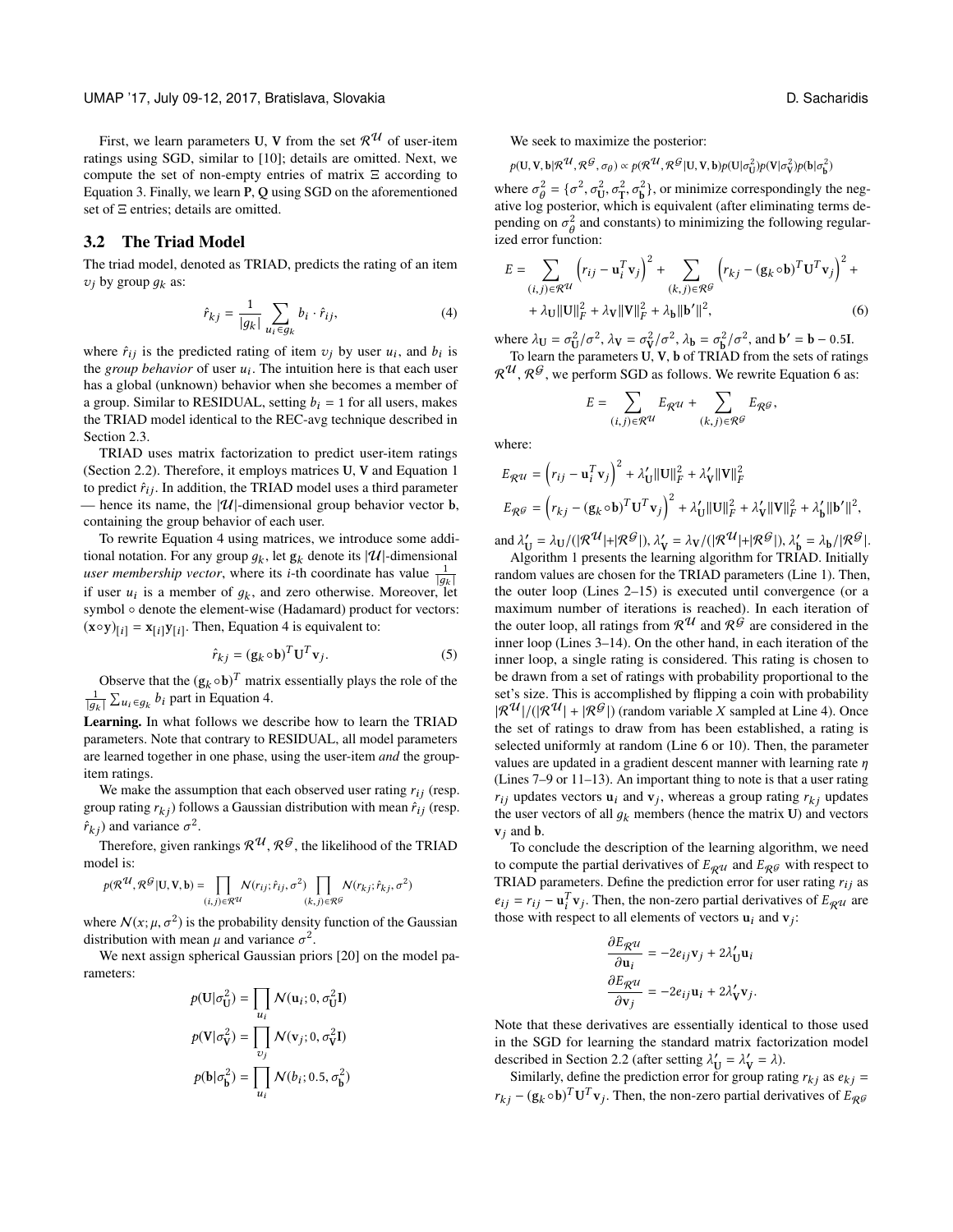Group Recommendations by Learning Rating Behavior UMAP '17, July 09-12, 2017, Bratislava, Slovakia

Algorithm 1: TRIAD-Learn

Input:  $\mathcal{R}^{\mathcal{U}}, \mathcal{R}^{\mathcal{G}}, \lambda'_{\mathrm{U}}, \lambda'_{\mathrm{V}}, \lambda'_{\mathrm{b}}$ Output: U, V, b **Variables:** X Bernoulli random variable with probability  $|\mathcal{R}^{\mathcal{U}}|/(|\mathcal{R}^{\mathcal{U}}| + |\mathcal{R}^{\mathcal{G}}|)$ <sup>1</sup> Initialize U, V, b at random according to their priors 2 repeat  $\begin{array}{c|c}3 & \text{repeat} \\4 & & x \end{array}$ 4  $\begin{array}{c} x \leftarrow$  sample of Bernoulli random variable X<br>5 **if**  $x = 1$  then  $\begin{array}{c|c} 5 \\ 6 \end{array}$  if  $x = 1$  then 6 Draw pair  $(i, j)$  from  $\mathcal{R}$ <br> $\partial E_{\alpha} a_{l}$ Draw pair  $(i, j)$  from  $\mathcal{R}^{\mathcal{U}}$  $\mathbf{u}_i \leftarrow \mathbf{u}_i - \eta \frac{\partial E_{\mathcal{R}} u_i}{\partial \mathbf{u}_i}$  $\mathbf{s}$   $\mathbf{v}_j \leftarrow \mathbf{v}_j - \eta$ ∂E  $\mathcal{R}^{\mathcal{U}}$ ∂vj 9 | else 10 **Draw pair**  $(k, j)$  from  $\mathcal{R}^{\mathcal{G}}$  $11$   $\bigcup$   $U \leftarrow U - \eta$  $\frac{\partial E_{\mathcal{R}}}{\partial \mathcal{G}}$ ∂U<br>∂E 12  $\vert \vert \vert v_j \leftarrow v_j - \eta$ ∂E RG ∂vj RG 13  $\left| \begin{array}{c} \begin{array}{c} \end{array} \begin{array}{c} \end{array} \begin{array}{c} \end{array} \begin{array}{c} \end{array} \begin{array}{c} \end{array} \begin{array}{c} \end{array} \begin{array}{c} \end{array} \begin{array}{c} \end{array} \begin{array}{c} \end{array} \begin{array}{c} \end{array} \begin{array}{c} \end{array} \begin{array}{c} \end{array} \begin{array}{c} \end{array} \begin{array}{c} \end{array} \begin{array}{c} \end{array} \begin{array}{c} \end{array} \begin{array}{c} \end{array} \begin{$ ∂E 15 until convergence

<span id="page-4-1"></span>are those with respect to elements of matrix U and vectors  $v_j$ , b:

$$
\frac{\partial E_{\mathcal{R}} u}{\partial U} = -2e_{kj} \mathbf{v}_j (\mathbf{g}_k \circ \mathbf{b})^T + 2\lambda'_U \mathbf{U}
$$

$$
\frac{\partial E_{\mathcal{R}} g}{\partial \mathbf{v}_j} = -2e_{kj} (\mathbf{g}_k \circ \mathbf{b})^T \mathbf{U}^T + 2\lambda'_V \mathbf{v}_j
$$

$$
\frac{\partial E_{\mathcal{R}} g}{\partial \mathbf{b}} = -2e_{kj} \mathbf{g}_k \circ \mathbf{U}^T \mathbf{v}_j + 2\lambda'_b \mathbf{b}.
$$

# <span id="page-4-0"></span>4 EXPERIMENTAL EVALUATION

In Section [4.1](#page-4-2) we detail our experimental setting, describing the datasets and the evaluation metrics used. Then in Section [4.2](#page-5-0) we present the results of our study.

#### <span id="page-4-2"></span>4.1 Experimental Settings

*4.1.1 Real Dataset.* To evaluate our methods on a realistic setting, we use the data from the observational study of [\[5\]](#page-8-15), henceforth denoted as REAL. Students from four universities were arranged into groups of 2–4 members. Each member was asked to individually rate on a 5-point scale the attractiveness of 11 popular European capitals as a touristic destination. Then, the groups convened and jointly agreed on their top-2 preferred destinations. Overall, there were 200 users partitioned across 60 groups.

For our purposes, we convert the ranking of destinations within each group into group rating scores using logarithmic discounting (e.g., as in the NDCG metric). Accordingly, the top ranking object receives the maximum score, while object at rank r receives the maximum score divided by  $log(1 + r)$ . As only three ranks exist in our dataset, the top destination was rated with 5, the second with 3.15, and all the rest with 2.5. The resulting group ratings are split into training and test sets with a fixed ratio of 4:1.

*4.1.2 Synthetic Datasets.* We construct synthetic groups and group ratings based on the popular MovieLens [1](#page-4-3)M dataset<sup>1</sup>. It consists of  $|\mathcal{U}| = 6,040$  users,  $|\mathcal{V}| = 3,952$  items (movies), and

<span id="page-4-4"></span>

|  |  |  |  | <b>Table 1: Synthetic Group Ratings Parameters</b> |
|--|--|--|--|----------------------------------------------------|
|--|--|--|--|----------------------------------------------------|

| Parameter                 | <b>Symbol</b>                       | Values        | Default |
|---------------------------|-------------------------------------|---------------|---------|
| group size                | $ q_k $                             | $2 - 8$       |         |
| ratings per group         | $ \mathcal{V}_\nu $                 | $50 - 200$    | 100     |
| training ratings to total | $ \mathcal{V}^t_k / \mathcal{V}_k $ | $30\% - 90\%$ | 80      |
| relevance threshold       |                                     |               |         |

 $|\mathcal{R}^{\mathcal{U}}| = 1,000,209$  user-item ratings on an integer scale of 1 to 5. We note that this dataset contains no groups or group-item ratings.

We synthetically construct groups, assigning users to groups uniformly at random. In each setting, all groups have the same number of members, denoted as  $|g_k|$ ; we vary  $|g_k|$  from 2 up to 8 users. In all settings, we keen the number of groups fixed to  $|G| = 50$ , and the all settings, we keep the number of groups fixed to  $|G| = 50$ , and the number of distinct users across all groups to 100.

Each group gives ratings to the same number of items  $|\mathcal{V}_k|$ , which<br>chosen uniformly at random among all items. In the experiments are chosen uniformly at random among all items. In the experiments, we vary  $|V_k|$  from 50 up to 200. For the evaluation, we split the ratios into training and test sets and we vary the ratio  $|V^t|/|V_t|$ ratings into training and test sets, and we vary the ratio  $|\mathcal{V}_k^t|/|\mathcal{V}_k|$ of training to total ratings from 30% up to 90%. Table [1](#page-4-4) summarizes the parameters of our construction of group ratings.

The scores of the group ratings are assigned according to different strategies, resulting in 7 distinct datasets as detailed in the following. **AVERAGE.** The rating a group  $g_k$  gives to an item  $v_j$  is equal to the average rating across the group members i.e. the average rating across the group members, i.e.,

$$
r_{kj} = \frac{1}{|g_k|} \sum_{u_i \in g_k} r_{ij}.
$$

This type captures the setting where all group members jointly and equally make a decision.

**LEAST-MISERY.** The rating of group  $g_k$  to item  $v_j$  is equal to the minimum rating among the group members i.e. minimum rating among the group members, i.e.,

$$
r_{kj} = \min_{u_i \in g_k} r_{ij}.
$$

This models the case where the group behaves under a least-misery principle, so as not to displease any individual member.

**DICTATOR.** The rating of group  $g_k$  to item  $v_j$  is equal to the rating of one group member chosen uniformly at random i.e.  $r_{k+1} = r_{k+1}$ of one group member, chosen uniformly at random, i.e.,  $r_{ki} = r_{ij}$ , where  $i \sim unif[1, |g_k|]$ . This type models the case where decisions in a group are governed by the decires of a single person e.g. the in a group are governed by the desires of a single person, e.g., the boss of a company, the child in a family.

In the next four types, the rating of group  $g_k$  to item  $v_j$  is a inhted average rating across the group members. It is the definition weighted average rating across the group members. It is the definition of the weights that differs.

WEIGHTED-GLOBAL. Each user is assigned a uniformly random weight, and thus the group  $g_k$  rating to  $v_j$  is

$$
r_{kj} = \frac{1}{\sum_i w_i} \sum_{u_i \in g_k} w_i r_{ij},
$$

where  $w_i \sim unif[0, 1]$ . Note that the weight of a particular user *persists* across groups — hence the characterization global. This type assumes users have a consistent predefined behavior when in groups, e.g., always willing to compromise.

**LEADER-GLOBAL.** Each user  $u_i$  has a global weight either very small  $w_i = 0.1$ , or very large  $w_i = 10$ , where the latter is chosen with a probability  $\frac{1}{|g_k|}$ , so that in a group there is on average one

<span id="page-4-3"></span><sup>1</sup> http://grouplens.org/datasets/movielens/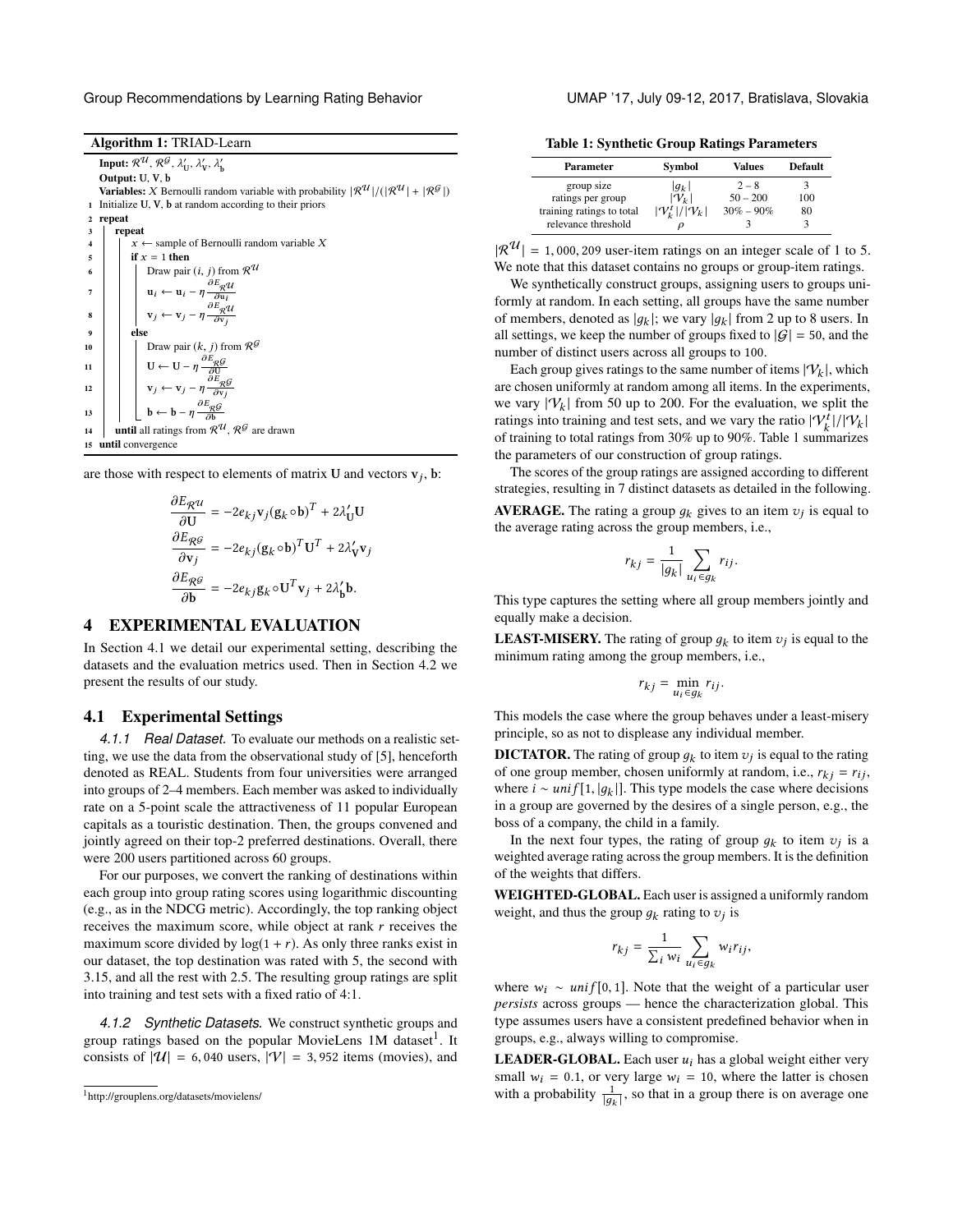person with strong opinion. This captures the case where users are either leaders ( $w_i = 10$ ) or followers ( $w_i = 0.1$ ) when in groups.

WEIGHTED-LOCAL. Each group member is assigned a uniformly random weight, and thus the group rating is

$$
r_{kj} = \frac{1}{\sum_i w_{ik}} \sum_{u_i \in g_k} w_{ik} r_{ij},
$$

where  $w_{ik} \sim unif[0, 1]$ . The difference with WEIGHTED-GLOBAL is that users may have different weights across groups, capturing thus the case where users exhibit group-specific behavior.

**LEADER-LOCAL.** Each member  $u_i$  of a group  $g_k$  has a weight either very small  $w_{ik} = 0.1$ , or very large  $w_{ik} = 10$ , where the latter is chosen with a probability  $\frac{1}{|a_1|}$ . Here, a user may exhibit different  $\frac{d}{d\kappa}$  bipolar behavior across groups, e.g., follower among co-workers, leader among friends.

*4.1.3 Methods.* We evaluate our proposed group rating prediction models, RESIDUAL and TRIAD, against variants of PROF-AGG and REC-AGG using average (avg), minimum (min), maximum (max), and product (prd) aggregation strategies, and the INF-MATCH method described in Section [2.3.](#page-1-3)

The PROF-AGG, REC-AGG, and RESIDUAL methods require a module to predict user-item ratings. In our implementation, we have used the matrix factorization model described in Section [2.2.](#page-1-2) The model parameters (U and V) were learned using SGD, where the hyperparameters factor dimensionality ( $f = 10$ ), regularization parameter ( $\lambda = 0.005$ ), and learning rate of SGD ( $\eta = 0.005$ ) were determined by cross validation. Moreover, the factorization of matrix  $\Xi$  in RESIDUAL was also determined by SGD ( $f = 6$ ,  $\lambda = 0.001$ ,  $\eta = 0.025$ ). Similarly, parameters U, V, b of TRIAD were determined by SGD  $(f = 10, \lambda_U^{\prime} = \lambda_V^{\prime} = \lambda_b^{\prime} = 0.001, \eta = 0.005)$ . Finally, the Poisson mixture parameters of INE MATCH were determined by Poisson-mixture parameters of INF-MATCH were determined by the Expectation Maximization algorithm as discussed in [\[8\]](#page-8-12).

*4.1.4 Evaluation Metrics.* Our proposed methods, similar to other matrix factorization techniques, are designed to minimize the prediction error of the group ratings. Hence the two main evaluation metrics we employ are mean square error variants. Nonetheless, to obtain a more general picture of performance, we also consider two ranking metrics. We note that the reported values of these metrics are the averages across at least 9 different runs, each with different train/test data splits and random seeds for the SGD.

RMSE. The Root Mean Square Error is computed as:

RMSE = 
$$
\sqrt{\frac{1}{|\mathcal{G}|} \sum_{g_k \in \mathcal{G}} \frac{1}{|\mathcal{V}_k^{ev}|} \sum_{v_j \in \mathcal{V}_k^{ev}} (r_{kj} - \hat{r}_{kj})^2},
$$

where  $V_k^{ev}$  is the set of test (evaluation) items for group  $g_k$ . The metric cantures the overall accuracy of the predicted group ratings: metric captures the overall accuracy of the predicted group ratings; lower values are better.

M-RMSE. The maximum RMSE within a group is computed as:

$$
\text{M-RMSE} = \max_{g_k \in \mathcal{G}} \sqrt{\frac{1}{|\mathcal{V}_k^{ev}|} \sum_{v_j \in \mathcal{V}_k^{ev}} (r_{kj} - \hat{r}_{kj})^2},
$$

and indicates the worst-case accuracy across any group. Compared to RMSE, this metric better captures the robustness of the recommender

system, as low values indicate that *all groups* will receive good recommendations.

The next two metrics measure the quality of the items' ranking induced by the predicted ratings. For group  $g_k$ , let  $L_k = v_{j_{(1)}}$ <br>denote the list of test items in  $V^{ev}$  ranked decreasingly denote the list of test items in  $V_k^{ev}$  ranked decreasingly be their predicted group rating  $\hat{r}_{kj(i)}$ .

NDCG@N. The Discounted Cumulative Gain (DCG) at rank N for group  $g_k$  is:

$$
DCGk@N = rkj(1) + \sum_{i=2}^{N} \frac{rkj(i)}{\log(i + 1)}.
$$

The Ideal Discounted Cumulative Gain (IDCG) is defined as the maximum possible DCG, achieved when the items are ranked decreasingly by ther actual group rating. The Normalized Discounted Cumulative Gain at rank  $N$  is then computed as the average ratio of DCG over IDCG across all groups:

$$
NDCG@N = \frac{1}{|\mathcal{G}|} \sum_{g_k \in \mathcal{G}} \frac{DCG_k@N}{IDCG_k@N}
$$

NDCG takes values in the range [0, <sup>1</sup>], where higher values are better.

The last metric measures the quality of the ranking with respect to their relevance. For this reason, we must introduce a relevance criterion. Specifically, we treat a test set item as *relevant* when its actual group rating is greater than a threshold  $\rho$ . For group  $g_k$ , let  $Irel = \eta_k$ ,  $\eta_k$  denote the list of relevant test items in  $V^{ev}$  $k$  decreasingly be their *actual* group rating  $r_{k,j_{[i]}}$ . Note the<br>distinction between the *i*-th ranked relevant item *z*<sub>1</sub>: according  $\frac{rel}{k} = v_{j_{[1]}}, v_{j_{[2]}}, \dots$  denote the list of *relevant* test items in  $V_k^{ev}$ <br>and decreasingly be their *actual* group rating  $r_i$ . Note the distinction between the *i*-th ranked relevant item  $v_{j_{[i]}}$  according to its<br>to its actual rating and the *i*-th ranked item  $v_{i}$  according to its to its actual rating and the *i*-th ranked item  $v_{j(i)}$  according to its predicted rating predicted rating.

MAP. The Mean Average Precision is

$$
\text{MAP} = \frac{1}{|\mathcal{G}|} \sum_{g_k \in \mathcal{G}} \frac{1}{|L_k^{rel}|} \sum_{i=1}^{|L_k^{rel}|} \frac{i}{\text{rank}_k(v_{j_{[i]}})},
$$

 $y_k \in \mathcal{G} \downharpoonright L_k + i=1$  *callented if the rank*  $(v_{j[i]})$ <br>where  $rank_k(v_{j[i]})$  is the rank of item  $v_{j[i]}$  in the list  $L_k$  (which is<br>sorted according to predicted ratings)  $M\Delta p$  takes values in the range sorted according to predicted ratings). MAP takes values in the range [0, 1], where higher values are better.

# <span id="page-5-0"></span>4.2 Results

*4.2.1 Real Dataset.* Table [2](#page-6-0) presents the metric values for all methods. In the first two columns where prediction error is measured, lower values are better. In the last three columns showing ranking performance, higher values are better. In each column we mark the best obtained value in bold. Note that INF-MATCH produces only a ranked list of items and cannot predict ratings; thus we cannot compute its prediction error.

We should note that predicting the behavior of groups in REAL is a difficult task, as also observed in [\[5\]](#page-8-15). As a general conclusion, all metric values for all methods are considerably worse than their counterparts in the synthetically generated datasets. To some extent, this can be attributed to the fact that this is a small dataset involving few items that more or less are all equally preferable. Our methods in particular are hindered by two additional facts, that there are only few group ratings to learn from, and that users are not shared among groups.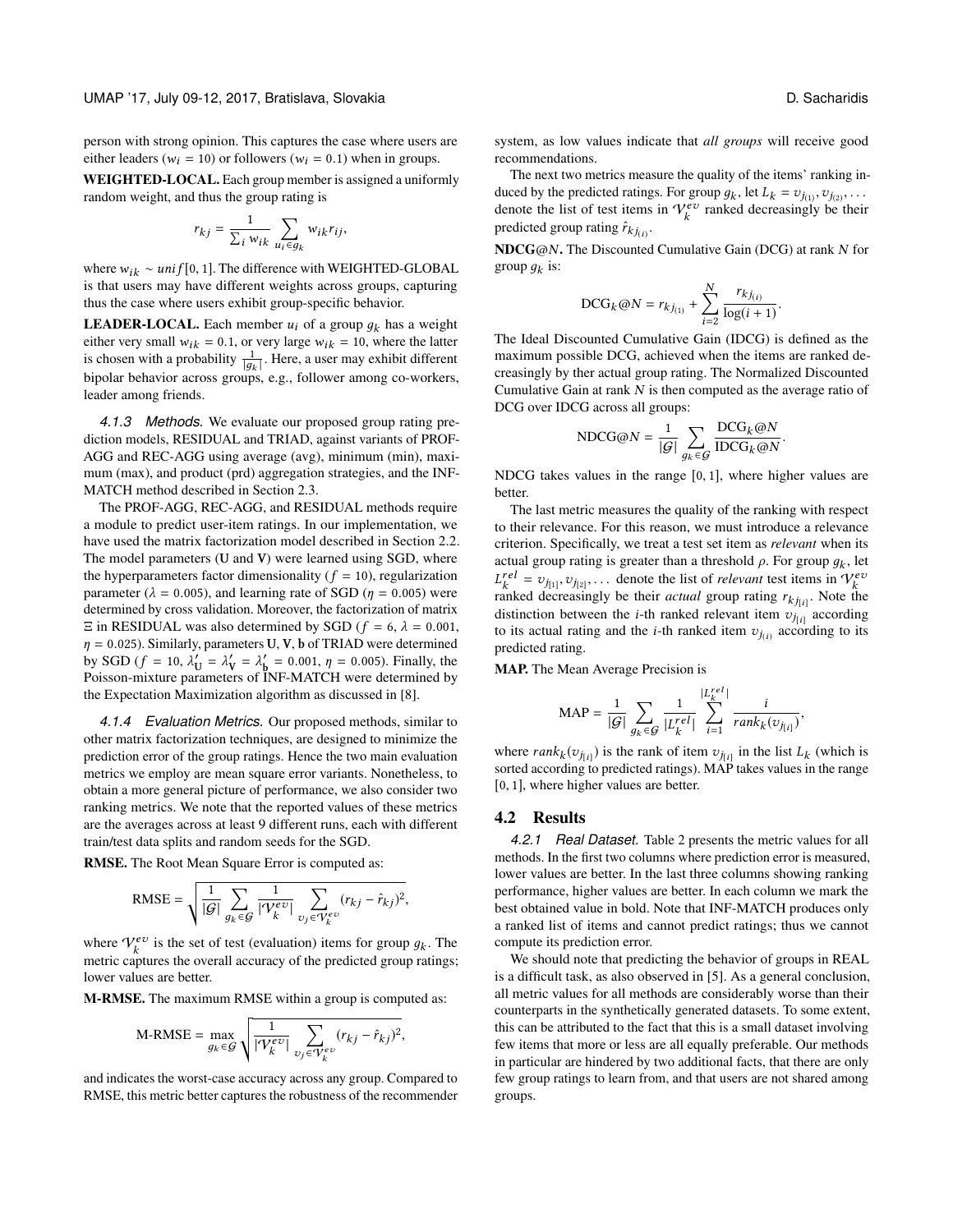<span id="page-6-1"></span>

<span id="page-6-0"></span>Figure 1: Chance of relevant item among first  $r$  results in REAL

|                  | <b>RMSE</b> | <b>M-RMSE</b> | NDCG@3 | NDCG@5 | MAP   |
|------------------|-------------|---------------|--------|--------|-------|
| PROF-avg         | 1.041       | 1.814         | 0.785  | 0.676  | 0.218 |
| PROF-min         | 0.919       | 2.170         | 0.772  | 0.682  | 0.209 |
| PROF-max         | 1.766       | 2.518         | 0.788  | 0.682  | 0.218 |
| PROF-prd         | 1.311       | 2.415         | 0.779  | 0.682  | 0.218 |
| REC-avg          | 1.007       | 1.955         | 0.829  | 0.791  | 0.227 |
| REC-min          | 0.974       | 1.894         | 0.829  | 0.791  | 0.227 |
| REC-max          | 1.109       | 2.609         | 0.829  | 0.791  | 0.227 |
| REC-prd          | 1.947       | 3.698         | 0.844  | 0.640  | 0.232 |
| <b>INF-MATCH</b> |             |               | 0.635  | 0.498  | 0.178 |
| <b>RESIDUAL</b>  | 0.822       | 2.172         | 0.829  | 0.791  | 0.227 |
| <b>TRIAD</b>     | 0.837       | 2.137         | 0.828  | 0.676  | 0.241 |

Table 2: Metrics for REAL

Nonetheless, it is important to notice that our proposed methods achieve their goal of minimizing the prediction error of the group ratings, as they have by far the lowest RMSE values. Looking at the M-RMSE column, we note however that there is some variance in the prediction error across groups. In particular, there exist a few groups for which our method did not have the lowest prediction error. For these groups, it turns out that averaging their profiles (PROF-avg) was a better approach.

To assess ranking quality, we set the relevance threshold to 3, meaning that only the top-2 destinations chosen by the groups are considered relevant. We observe that our methods have a good performance but not always the best. TRIAD achieves the best MAP, while RESIDUAL has the second best NDCG at rank 3 and the best at rank 5. We also note that among the existing methods, aggregating the predictions (REC-AGG) was a better approach than aggregating profiles (PROF-AGG) with respect to ranking evaluation metrics.

As there is at most two relevant items in (the test subset of) REAL, we also investigated how far in the ranked list compiled by each recommender would we have to go in order to see the first relevant item. Figure [1](#page-6-1) plots the cumulative probability of seeing the first relevant item at each rank. All methods returned a relevant item in their first 5 positions, and thus their cumulative probability at rank 5 is 1. With the exception of INF-MATCH, all methods exhibit similar performance. Note that TRIAD has the highest chance of returning a relevant item as the first result (60.1%). TRIAD has also the highest chance (tied with REC-prd) of returning a relevant item among the top-3 (96.7%), while RESIDUAL has the highest chance (tied with REC-{avg, min, max}) for returning a relevant item among the top-2 (86.9%) and among the top-4 (98.9%).

*4.2.2 Synthetic Datasets.* In the first round of experiments, we investigate the performance of all methods in the standard scenario, i.e., when all synthetic group ratings parameters are set to

Table 3: Metrics for LEAST-MISERY

<span id="page-6-2"></span>

|              |       |       |       | RMSE M-RMSE NDCG@5 NDCG@10 MAP |       |
|--------------|-------|-------|-------|--------------------------------|-------|
| PROF-avg     | 1.762 | 2.803 | 0.974 | 0.974                          | 0.889 |
| PROF-min     | 1.763 | 2.792 | 0.973 | 0.973                          | 0.887 |
| REC-avg      | 0.469 | 1.053 | 0.968 | 0.970                          | 0.871 |
| REC-min      | 0.451 | 1.070 | 0.970 | 0.971                          | 0.866 |
| RESIDUAL     | 0.443 | 1.081 | 0.975 | 0.974                          | 0.888 |
| <b>TRIAD</b> | 0.389 | 1.016 | 0.972 | 0.972                          | 0.884 |

their default values (see Table [1\)](#page-4-4). Tables [3](#page-6-2) through [8](#page-7-1) summarize the quality of the group recommendation for six of the synthetic datasets; AVERAGE is omitted due to lack of space.

We note that we have excluded the prd and max variants of the PROF-AGG and REC-AGG methods due to their poor performance (see Table [2](#page-6-0) for REAL), especially in the prediction error metrics (RMSE and M-RMSE). Although their ranking quality was good, it was never better that the avg and min variants. For similar reasons, we have also excluded INF-MATCH; e.g., in one setting its MAP was at about 0.4, while all others were above 0.9.

Overall, we make the following important observations. First, in all strategies and under all metrics (except for two cases under MAP), our models are the best methods, often by far.

Second, regarding prediction error, RESIDUAL and TRIAD are much more accurate than existing methods, particularly so in the four weighted average datasets (WEIGHTED and LEADER variants). This is to be expected, since our methods are explicitly designed to learn the best way to linearly combine individual ratings. In almost all other settings, they are the two best methods. Even in their least favorable datasets (LEAST-MISERY and DICTATOR), where group ratings are not linear combinations of user ratings, they have a clear benefit over the second best. Note that TRIAD is always the best method under the RMSE metrics, and is thus the recommended approach when prediction error matters.

Third, with respect to the ranking metrics, RESIDUAL and TRIAD are still the best methods (except these two MAP cases) but by a smaller margin. This is to be expected, as they are explicitly designed to optimize for prediction error instead. Note that RESIDUAL in LEAST-MISERY is the best method under NDCG, and second best under MAP. Despite the solid performance of our methods, we see an opportunity in designing group recommenders explicitly targeting ranking quality.

Fourth, existing approaches cannot take advantage of the group rating history and have thus relatively poor performance, except in extreme cases that are tailor-made for them, namely AVERAGE for REC-avg, and LEAST-MISERY for REC-min. Overall the REC-AGG variants have significantly lower prediction error in all strategies considered, but among them REC-avg is the winner. This is a non-surprising observation that corroborates the fact that averaging works well in most cases [\[14\]](#page-8-19). On the other hand, with respect to ranking quality, the PROF-AGG variants perform marginally better in some strategies, and in two cases are even the best methods.

In the second round of experiments, we study the sensitivity of all methods as we vary the synthetic group ratings parameters. Figures [2](#page-7-2) through [3](#page-7-3) present the results of our study. It is clear that our models are robust and remain the best under all examined settings. On the other hand, the performance of existing approaches, and particularly of the PROF-AGG variants, varies significantly.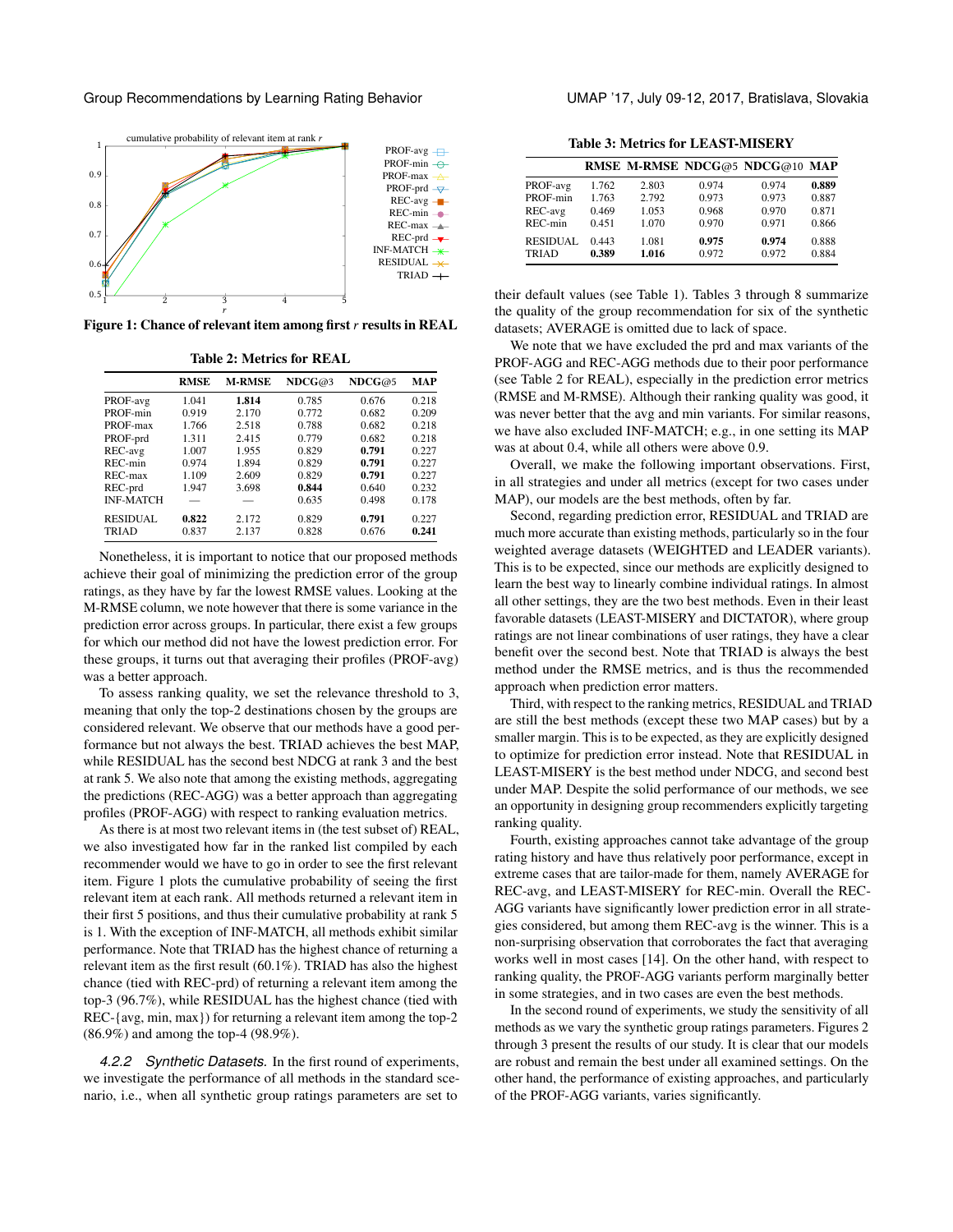|  |  | <b>Table 4: Metrics for DICTATOR</b> |
|--|--|--------------------------------------|
|--|--|--------------------------------------|

|                 |       |       |       | RMSE M-RMSE NDCG@5 NDCG@10 MAP |       |
|-----------------|-------|-------|-------|--------------------------------|-------|
| PROF-avg        | 1.103 | 1.964 | 0.782 | 0.532                          | 0.941 |
| PROF-min        | 1.087 | 2.009 | 0.782 | 0.514                          | 0.936 |
| REC-avg         | 0.499 | 1.122 | 0.780 | 0.531                          | 0.934 |
| REC-min         | 0.705 | 1.723 | 0.779 | 0.526                          | 0.934 |
| <b>RESIDUAL</b> | 0.406 | 0.739 | 0.779 | 0.503                          | 0.932 |
| <b>TRIAD</b>    | 0.347 | 0.726 | 0.789 | 0.547                          | 0.941 |

#### Table 5: Metrics for WEIGHTED-GLOBAL

|              |       |       |       | RMSE M-RMSE NDCG@5 NDCG@10 MAP |       |
|--------------|-------|-------|-------|--------------------------------|-------|
| PROF-avg     | 1.157 | 2.167 | 0.976 | 0.98                           | 0.913 |
| PROF-min     | 1.152 | 2.205 | 0.975 | 0.979                          | 0.911 |
| REC-avg      | 0.378 | 0.6   | 0.975 | 0.979                          | 0.914 |
| REC-min      | 0.593 | 1.169 | 0.976 | 0.979                          | 0.909 |
| RESIDUAL     | 0.362 | 0.564 | 0.977 | 0.979                          | 0.914 |
| <b>TRIAD</b> | 0.319 | 0.478 | 0.979 | 0.982                          | 0.923 |

#### Table 6: Metrics for LEADER-GLOBAL

|                 |       |       |       | RMSE M-RMSE NDCG@5 NDCG@10 MAP |       |
|-----------------|-------|-------|-------|--------------------------------|-------|
| PROF-avg        | 1.249 | 2.155 | 0.977 | 0.984                          | 0.935 |
| PROF-min        | 1.244 | 2.167 | 0.977 | 0.984                          | 0.942 |
| REC-avg         | 0.425 | 0.872 | 0.975 | 0.981                          | 0.929 |
| REC-min         | 0.636 | 1.373 | 0.975 | 0.982                          | 0.931 |
| <b>RESIDUAL</b> | 0.381 | 0.674 | 0.977 | 0.984                          | 0.939 |
| TRIAD           | 0.344 | 0.633 | 0.981 | 0.987                          | 0.94  |

#### Table 7: Metrics for WEIGHTED-LOCAL

|          |       |       |       | RMSE M-RMSE NDCG@5 NDCG@10 MAP |       |
|----------|-------|-------|-------|--------------------------------|-------|
| PROF-avg | 1.129 | 2.119 | 0.974 | 0.977                          | 0.9   |
| PROF-min | 1.122 | 2.147 | 0.974 | 0.977                          | 0.896 |
| REC-avg  | 0.404 | 0.714 | 0.97  | 0.974                          | 0.897 |
| REC-min  | 0.591 | 1.204 | 0.972 | 0.976                          | 0.896 |
| RESIDUAL | 0.537 | 1.426 | 0.973 | 0.977                          | 0.898 |
| TRIAD    | 0.341 | 0.614 | 0.975 | 0.978                          | 0.904 |

#### Table 8: Metrics for LEADER-LOCAL

<span id="page-7-1"></span>

|          |       |       |       | RMSE M-RMSE NDCG@5 NDCG@10 MAP |       |
|----------|-------|-------|-------|--------------------------------|-------|
| PROF-avg | 0.946 | 1.908 | 0.973 | 0.977                          | 0.877 |
| PROF-min | 0.941 | 1.91  | 0.972 | 0.976                          | 0.878 |
| REC-avg  | 0.416 | 0.902 | 0.974 | 0.978                          | 0.892 |
| REC-min  | 0.64  | 1.383 | 0.973 | 0.976                          | 0.885 |
| RESIDUAL | 0.374 | 0.549 | 0.973 | 0.977                          | 0.888 |
| TRIAD    | 0.331 | 0.480 | 0.977 | 0.980                          | 0.897 |

In the last round of experiments, we investigate the performance under a cold-start scenario. As before, we consider 50 groups populated with 100 distinct users. For 10 of these groups, we assign profiles under the WEIGHTED-GLOBAL scheme that have zero group ratings (extreme cold) up to 30 ratings (warm). We then ask the recommender to provide predictions for 100 items for these 10 groups and measure the prediction error; results are shown in Figure [4.](#page-7-4) Note that the behavior of REC-avg is the same regardless of the size of the profiles; small variations are due to randomness. In the extreme case of empty group profiles, our methods exhibit significant prediction error. Clearly, REC-avg should be the method of choice for such situations. However, the important thing to notice is that as the group profiles increase in size, our methods, TRIAD particularly, are able to quickly reduce the prediction error. When only 5 group ratings are available, TRIAD achieves comparable RMSE to REC-avg, while it reduces the maximum RMSE across





Figure 4: Prediction error for cold-start groups

groups (M-RMSE). As the profile size increases, TRIAD further reduces the variance of RMSE among groups.

## <span id="page-7-0"></span>5 CONCLUSIONS

0.2

0.2  $\Omega$  $0.6$ 0.8

<span id="page-7-4"></span>1.4

<span id="page-7-3"></span>1.2

0.6 0.8

<span id="page-7-2"></span>1.2

This work proposes two group recommenders that explicitly model the difference in the behavior of users when they are members of a group and individually. An experimental study with real and synthetic group ratings demonstrates the superiority of our proposed methodology according to all evaluation metrics studied. In particular, the TRIAD model, which explicitly learns the behavior of users in groups, is the best method in the large majority of the experiments. The RESIDUAL model is often the second best method, and in some settings under ranking evaluation metrics, is even the best. We also find that aggregating individual recommendations generally provides better recommendations for the group compared to when constructing an aggregate group profile.

# ACKNOWLEDGMENTS

The author would like to thank Amra Delic for compiling the REAL dataset.